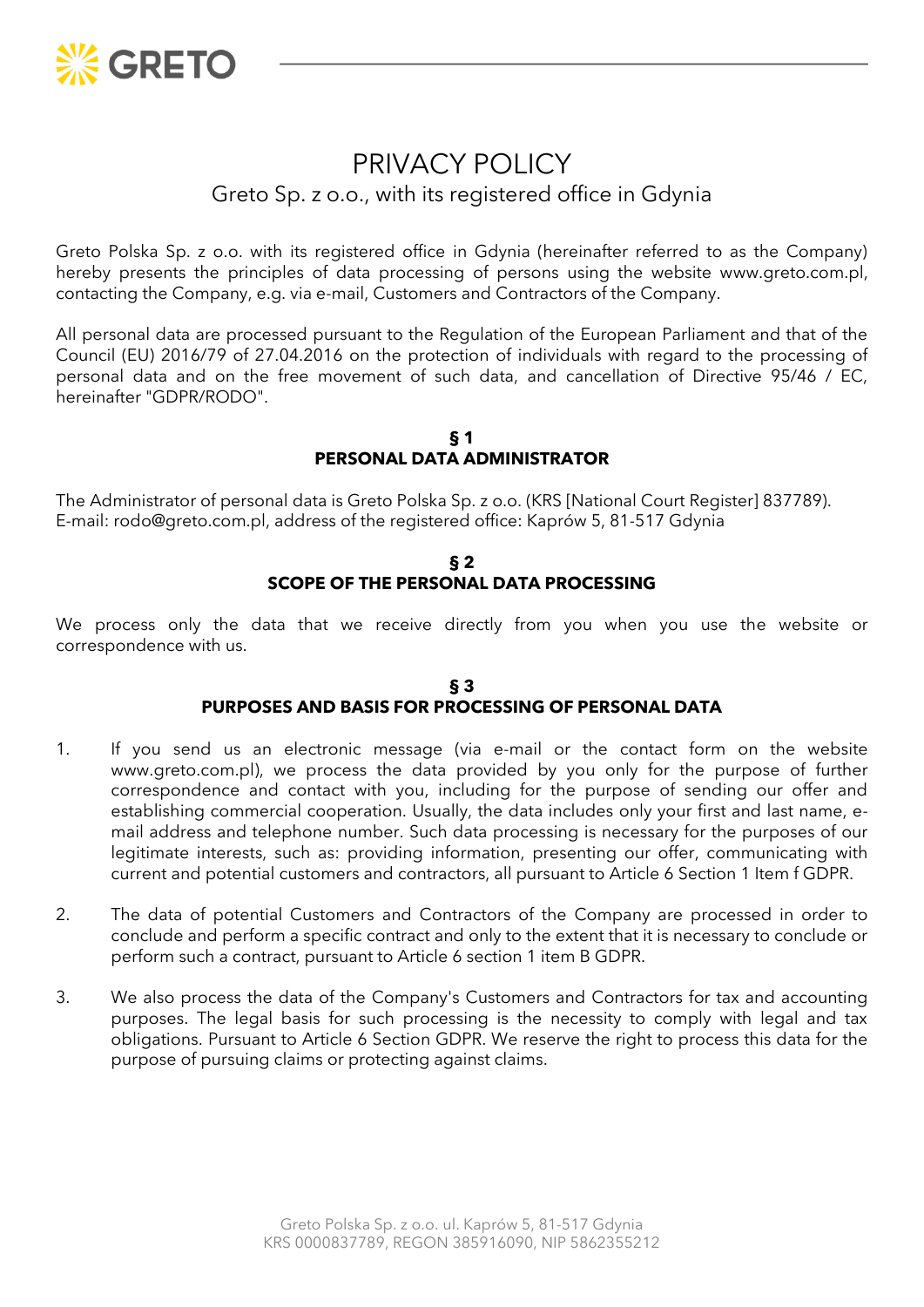

**§ 4**

## **RIGHTS IN CONNECTION WITH THE PROCESSING OF PERSONAL DATA**

You have the right to:

- 1. Request from us access to your personal data (i.e. information whether we process your personal data, which data and how).
- 2. Correction of personal data if your personal data that we process is incorrect.
- 3. Deletion of personal data, if according to the GDPR they should be deleted.
- 4. Restrictions on the processing of personal data, if according to the GDPR, data processing should be limited.
- 5. Object to the processing of personal data that we process due to our legitimate interest.
- 6. Transferring personal data (i.e. receiving from our personal data in a structured commonly used format) or sending them to another administrator.

#### **§ 5 HOW LONG DO WE PROCESS PERSONAL DATA**

- 1. We process personal data for contact purposes that do not lead to the conclusion of a contract for a period of up to three years from the date of the end of correspondence.
- 2. Personal data provided in order to conclude and implement the object of the contract for the period resulting from the limitation of claims under the contract.
- 3. Personal data processed for tax and accounting purposes for a period of six years.
- 4. If the applicable law (e.g. the Accounting Act or the Tax Ordinance) provides for a longer period of storage of certain personal data, the processing period will be extended in accordance with applicable law.

The above period is counted from the end of the calendar year in which the processing of personal data began.

#### **§ 6 NO OBLIGATION TO PROVIDE PERSONAL DATA**

Providing personal data is voluntary, but necessary for us to contact you, establish commercial cooperation, including, in particular, conclude a contract.

#### **§ 7 SHARING OF PERSONAL DATA**

We provide the data of the Company's Clients and Contractors, in particular those included in VAT invoices, to the accounting office that serves the Company and to the competent tax authorities. In connection with the performance of contracts, these data may also be provided to: Poczta Polska SA, courier companies, law offices or insurers.

### **§ 8 PROFILING OF PERSONAL DATA**

We do not make any decisions in an automated manner. We do not use profiling of personal data.

#### **§ 9 PROFILING OF PERSONAL DATA**

If you believe that the processing of your personal data by us violates the GDPR, you may lodge a complaint with the President of the Personal Data Protection Office.